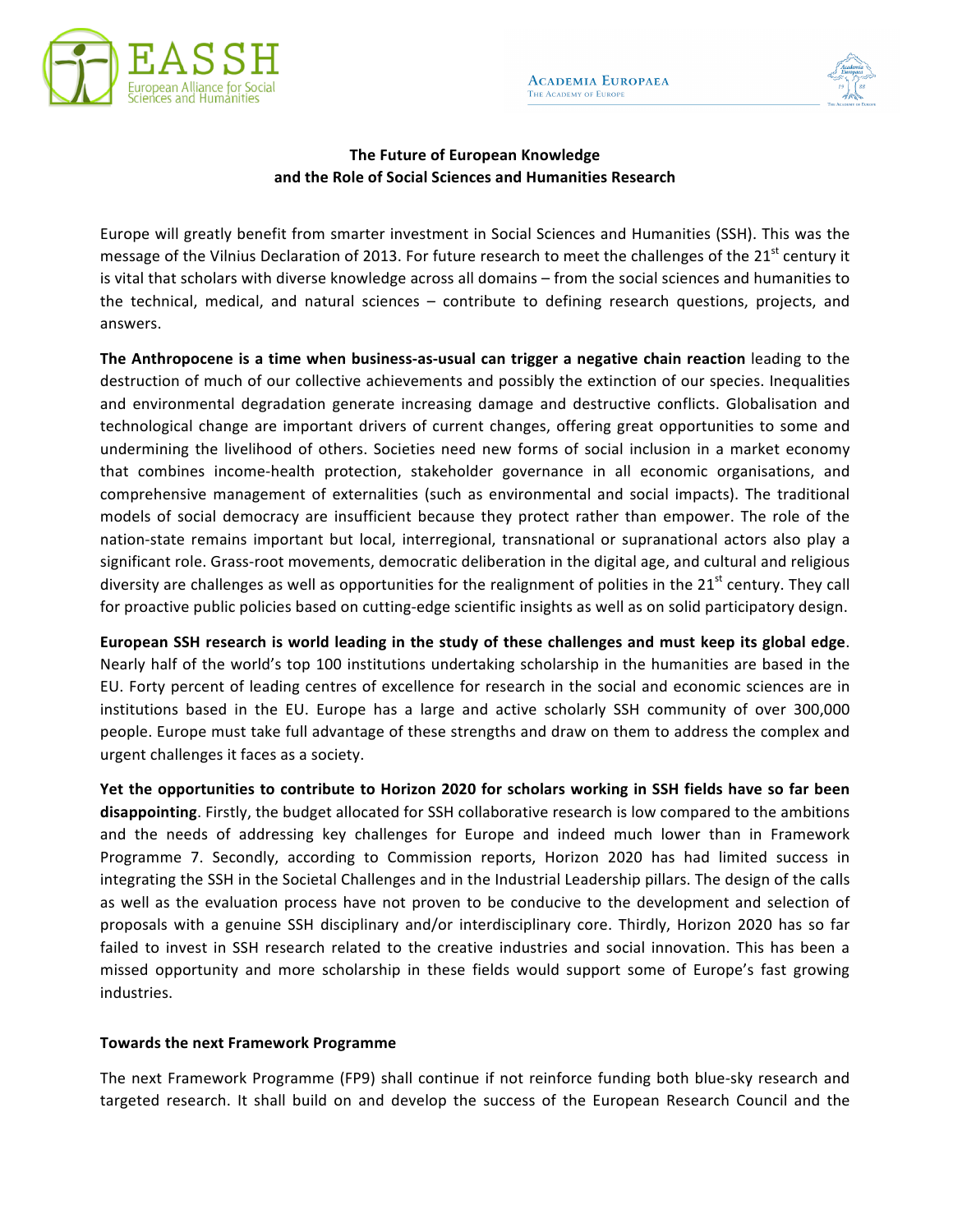Marie Skłodowska-Curie programmes. **EASSH presses for the following changes in the next Framework Programme.**

1. FP9 should embrace the challenges of the Anthropocene, that humans are the major agent of planetary change, and therefore that an improved understanding of human agency, including perception, motivation, and incitement, is critical to timely, well-designed and efficient policy interventions. Funding calls for innovation and creativity must move beyond the predominantly technological framing of today, and fully integrate socio-technological solutions within the complex nature of the social and cultural organization of human life. FP9 must identify SSH as an equal contributor to the definition of objects of scientific inquiry in areas like health and care, energy or food. **EASSH calls for more "disruptive" research on the human and** social factors in all global challenges. It reiterates the need for greater awareness of the new trends of **social and cultural innovation**. 

2. FP9 will need to include a specific collaborative research programme on the major social, cultural, economic and political issues that will shape the future of Europe, its nations, its neighbourhoods and its external actions. Issues such as democracy, growth, attitudes to sustainable development, the ageing society, diversity and cultural exchanges, migration, deserve specialised and/or interdisciplinary SSH scientific efforts with a view to help EU citizens and states to better understand and navigate the future. EASSH calls for an ambitious research programme on the social, economic, political and cultural challenges of Europe with a strong impact component in order to help develop European **competitiveness and inclusiveness**.

3. FP9 must move beyond short-termism. Most European science investment today is for short projects, which are expected to undertake world-class research and achieve immediate direct impacts on stakeholders. Such a short cycle allows too little time to develop the original and "disruptive" insights that will have deep future impact. The short cycle is particularly deficient in regards to research in evolving and dynamic social systems that integrate contributions from across scientific disciplines. In a three-year project, researchers are often only beginning to learn how to work across disciplinary boundaries just when the project is expected to produce results and impacts. **EASSH challenges the current short term EU** programming and calls for extended project frames. EASSH supports the introduction of 'integrative **research platforms',** which will be sustained over 6-8 years and can be given the space to develop, to learn from early research outcomes and to respond to social dynamics.

4. The laboratory for much of humanities and social science research is data. Research and insights are as strong as the quality and consistency of data. Researchers need to share their data and results as widely as possible. Now is the time to take full advantage of the rapid changes in technological platforms, digital developments and better processes for data governance. **EASSH supports EU efforts to make research** data more easily and consistently available. It calls for co-designed data collection, access to data and availability of administrative data from the member states for use in scientific research on key societal **challenges.**

The 'European Alliance for Social Sciences and Humanities' (EASSH) brings together more than 25 European disciplinary associations and scholarly networks. The main purpose of EASSH is to promote research on social sciences and humanities as a resource for Europe and the world and to give a voice to SSH disciplines